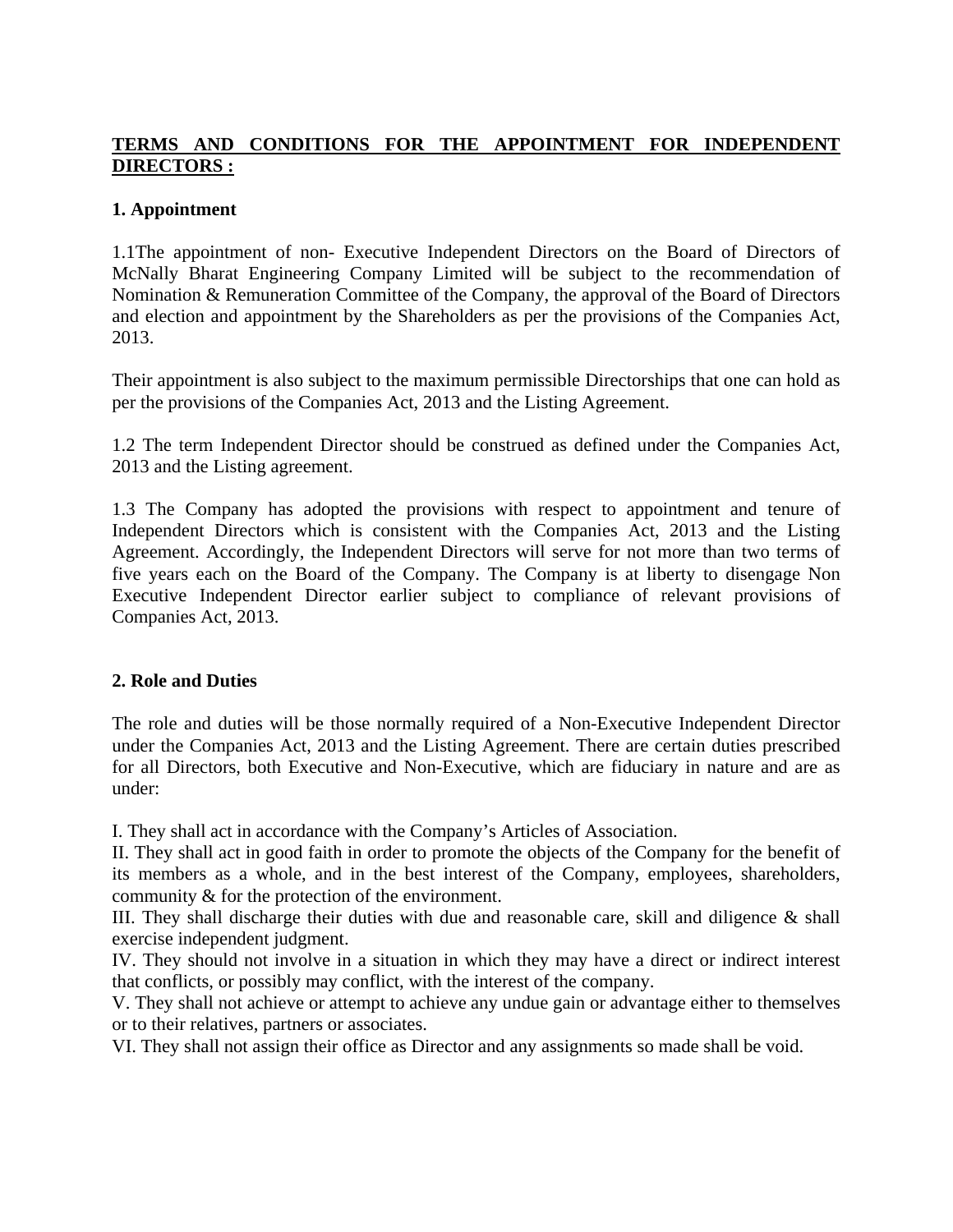### **3. Status of Appointment**

3.1 The Independent Director will not be an employee of the Company and this letter shall not constitute a contract of employment. The Independent Director will be paid such remuneration by way of sitting fees for meetings of the Board and its Committees as may be decided by the Board and approved by such other persons/Authorities as may be required from time to time.

### **4. Board Committees**

As advised by the Board, during the tenure of office, the Independent Director may be required to serve on one or more of the Committees of the Board established by the Company. Upon any such appointment to any one or more Committees, they will be provided with the appropriate Committee charter which sets out the functions of that Committee.

### **5. REMUNERATION**

An Independent Director will be entitled to remuneration in accordance with the criteria, as approved by the Board of Directors on the recommendation by the Nomination and Remuneration Committee, within the overall limits approved by the Shareholders and the applicable legal provisions. He/she will also be entitled to fee for attending Meetings of the Board or Committee thereof either personally or through video conference. The remuneration and fee payable shall be subject to applicable tax deduction at source.

In addition to the above, he/she will be entitled to reimbursement of the expenses for participation in the Board and other Meetings.

### **6. Conflict of Interest**

It is accepted and acknowledged that the Independent Director may have business interests other than those of the Company. As a condition to their appointment commencing, they are required to declare any such directorships, appointments and interests to the Board in writing in the prescribed form at the time of their appointment and first board meeting of every financial year or whenever there is any change in such disclosures already made.

### **7. PROHIBITION ON INSIDER TRADING**

The Independent Directors will follow the McNally Bharat Engineering Company Limited's Policy on Insider Trading and the requirements under the Act and SEBI regulations, which inter alia requires that price-sensitive information is not used or transmitted and maintained securely. The Independent Directors should not make any statement that might risk a breach of these requirements without prior clearance from the Chairman or Compliance Officer.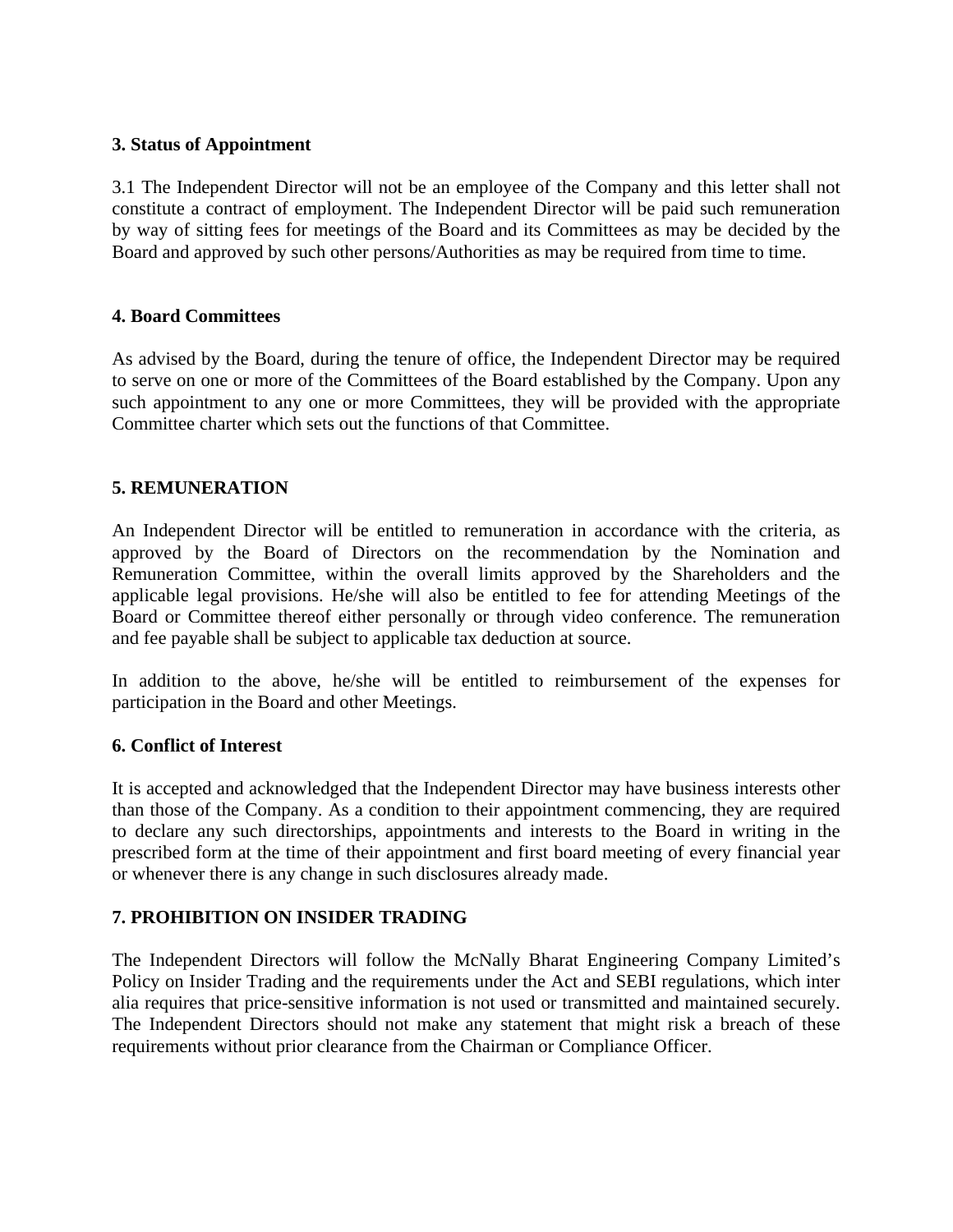### **7. Confidentiality**

All information acquired during the tenure of appointment is confidential to McNally Bharat Engineering Company Limited and should not be released, either during the appointment or following termination (by whatever means) to third parties without prior clearance from the Chairman unless required by law or by the rules of any stock exchange or regulatory body. On reasonable request, the Independent Director shall surrender any documents and other materials made available to them by the Company.

### **8. Evaluation**

The Company shall have a Board Evaluation process for the evaluation of the Board, the Committees of the Board and individual Directors, including the Chairman of the Board. The Board shall carry out the evaluation process for the performance of the Board as a whole, Board Committees and Directors on an annual basis. The appointment and re appointment on the Board for Independent Directors shall be subject to the outcome of the yearly evaluation process.

### **9. Insurance**

The Company has Directors' and Officers' liability insurance and it is intended that the Company will assume and maintain such cover for the full term of the appointment of Independent Directors.

### **10. Code of Conduct**

The Independent Director shall perform their role and duties for the Company in accordance with the Code of Conduct prescribed under Schedule IV of the Companies Act, 2013 and other applicable provisions and sections of Companies Act, 2013 and Listing Agreement. They shall also adhere to and confirm annually to the Code of Conduct for Directors and Senior Management of the Company.

### **11. Termination**

- a. An Independent Director may resign from his position at any time and should they wish to do so, they are requested to serve a reasonable written notice on the Board.
- b. Continuation of their appointment is contingent on their getting re-elected by the shareholders in accordance with provisions of Companies Act, 2013 and the Articles of Association of the Company, from time to time in force. They will not be entitled to compensation if the shareholders do not re-elect them at any time.
- c. Their appointment may also be terminated in accordance with the provisions of the Articles of Association of the Company from time to time in force.